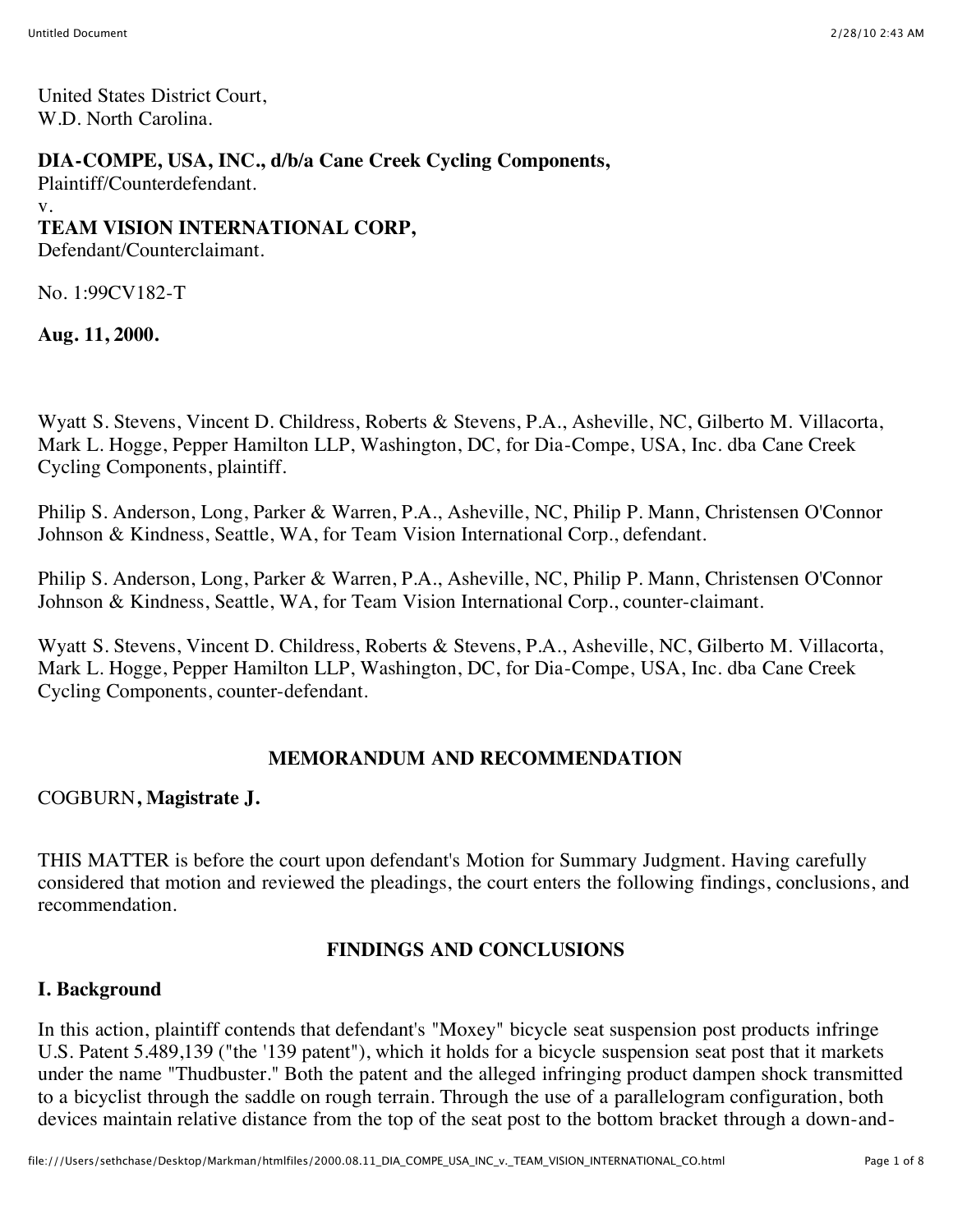back motion, as opposed to an up-and-down motion that would be expected in a traditional piston-type damper. Plaintiff and defendant are competitors in the bicycle component industry.

### TABULAR OR GRAPHIC MATERIAL SET AT THIS POINT IS NOT DISPLAYABLE PHOTO **II. Claim of Infringement of the '139 Patent**

It is plaintiff's contention that defendant's Moxey seat post products infringe claims one through four of its '139 patent. Primarily, plaintiff contends that the Moxey products contain each and every element set forth in the claims of the '139 patent, resulting in literal patent infringement. In the alternative, plaintiff claims that the Moxey products perform substantially the same function, in substantially the same way, to achieve substantially the same result as the '139 patent, resulting in infringement under the "doctrine of equivalents."

In its Motion for Summary Judgment, defendant contends that its Moxey products do not literally infringe the '139 patent because its device does not contain arms "having the general shape of an 'L'," and that the doctrine of equivalents has no application based on prosecution history estoppel.

### **III. Summary Judgment Standard**

On a motion for summary judgment, the moving party has the burden of production to show that there are no genuine issues for trial. Upon the moving party's meeting that burden, the nonmoving party has the burden of persuasion to establish that there is a genuine issue for trial. This is true even in a patent infringement action.

When the moving party has carried its burden under Rule 56(c), its opponent must do more than simply show that there is some metaphysical doubt as to the material facts. In the language of the Rule, the nonmoving party must come forward with "specific facts showing that there is a *genuine issue for trial."* Where the record taken as a whole could not lead a rational trier of fact to find for the non-moving [sic] party, there is no "genuine issue for trial."

Matsushita Electric Industrial Co. v. Zenith Radio Corp., 475 U.S. 574, 586-87 (1986) (citations omitted; emphasis in the original) (quoting Fed.R.Civ.P. 56). There must be more than just a factual dispute; the fact in question must be material and readily identifiable by the substantive law. Anderson v. Liberty Lobby, Inc., 477 U.S. 242 (1986).

By reviewing substantive law, the court may determine what matters constitute material facts. *Id.* "Only disputes over facts that might affect the outcome of the suit under governing law will properly preclude the entry of summary judgment." *Id.*, at 248. A dispute about a material fact is "genuine" only if the evidence is such that "a reasonable jury could return a verdict for the nonmoving party." *Id.*

[T]he court is obliged to credit the factual asseverations contained in the material before it which favor the party resisting summary judgment and to draw inferences favorable to that party if the inferences are reasonable (however improbable they may seem).

Cole v. Cole, 633 F.2d 1083, 1092 (4th Cir.1980). Affidavits filed in support of defendant's Motion for Summary Judgment are to be used to determine whether issues of fact exist, not to decide the issues themselves. United States ex rel. Jones v. Rundle, 453 F.2d 147 (3d Cir.1971). When resolution of issues of fact depends upon a determination of credibility, summary judgment is improper. Davis v. Zahradnick, 600 F.2d 458 (4th Cir.1979).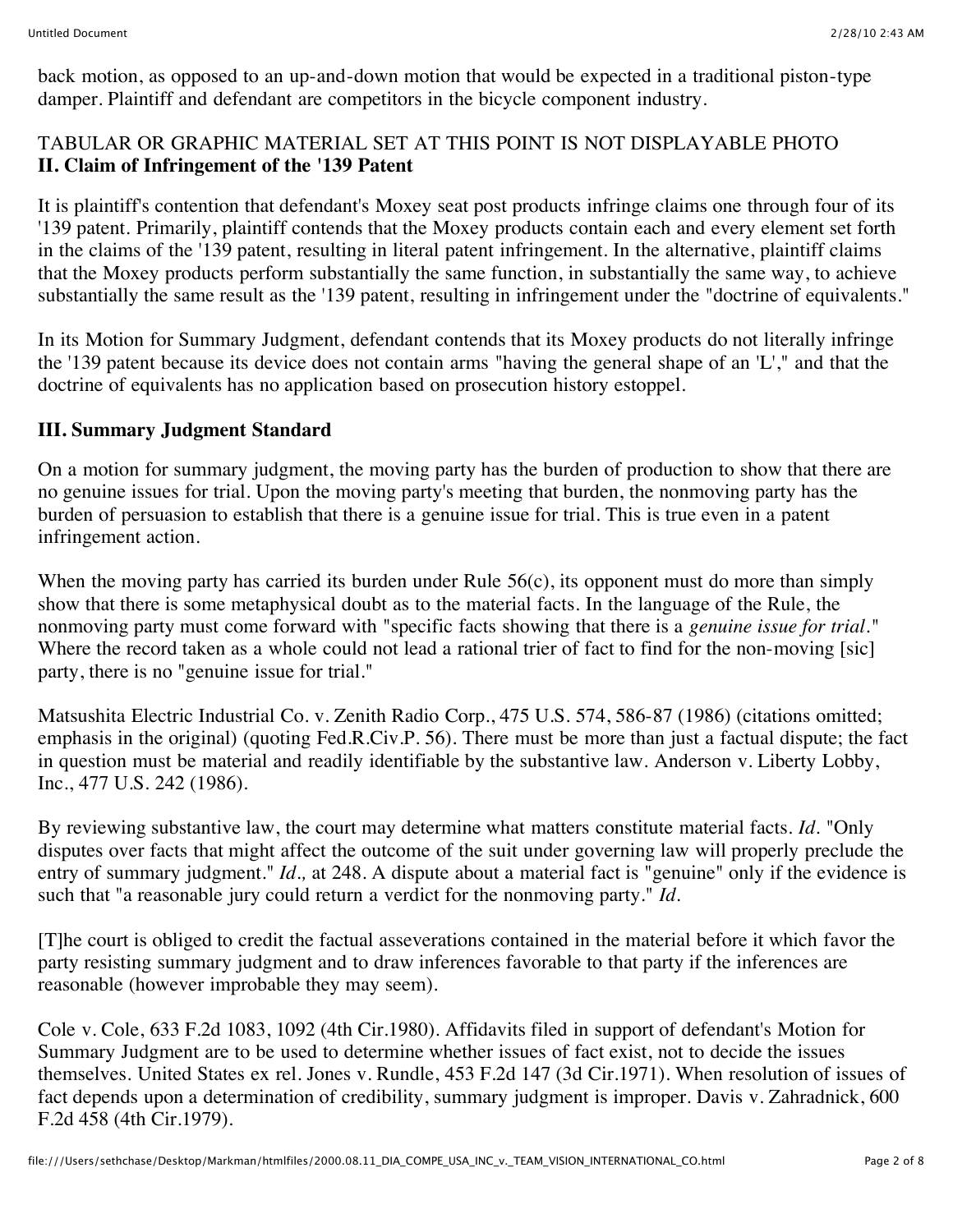## **IV. Distinguishing Issues of Law From Issues of Fact In Patent Actions**

The respective parties have presented arguments concerning what matters are issues of law for the court to resolve and what are issues of fact for resolution by the jury. Review of relevant authority reveals that resolution of some issues of law in patent actions are dependent upon prior resolution of facts by a jury.

The interpretation of a claim is the exclusive province of the court. Since letters patent are contracts, question of construction are questions of law for the judge, not questions of fact for the jury. The ultimate question of patent validity is one of law.

The question of infringement is one of fact for the jury. The requirement of definiteness in claims also presents issues of fact. While the question of patent validity is one of law, it must be decided on the results of the facts of the case.

6 *Lipscomb* s. 21:6, at 277.

Under Markman v. Westview Instruments, Inc., 517 U.S. 370, 116 S.Ct. 1384 (1996), it is a question of law for this court to determine the scope of the claims of the '139 patent; it is a question of fact as to whether defendant's Moxey products infringe such claims. On summary judgment, it is defendant's burden to show this court that plaintiff has no evidence upon which a reasonable fact finder could conclude that defendant's products infringed plaintiff's patent.

Under plaintiff's alternative theory of infri ngement-equivalents-it is an issue of law for this court to determine whether plaintiff's reliance upon such theory is barred as a matter of prosecution history estoppel. If such theory survives that determination, it becomes defendant's burden to show that no genuine issues of material fact remain for the jury as to infringement by equivalency and that it is entitled to judgment under Rule 56. *See* National Presto Industries Inc. v. West Bend Co., 76 F.3d 1185 (Fed.Cir.1996).

#### **V. Scope of the Claims at Issue**

Plaintiff's '139 patent contains four claims-two "independent claims" (one and three) and two "dependent claims" (two and four). Each claim of the '139 patent calls for "a rear arm having the general shape of an 'L" ' and a "front arm having the general shape of an 'L." ' The relevant clauses of independent claim one provide, as follows:

(2) A rear arm having the general shape of an "L" with a longer leg of the "L" near the bottom, with the shorter leg of said "L" near the top, and with said "L" opening toward the front of the bicycle, the longer leg having a notch which fits over the rearward end of said bracket....

(3) A front arm having the general shape of an "L" with a longer leg of the "L" near the top, with the shorter leg of said "L" near the bottom, and with said "L" opening toward the rear of the bicycle, the shorter leg having a notch which fits over the forward end of said bracket....

These claim limitations are contained in the remaining claims of the '139 patent.

The court has also considered the prosecution history of the '139 patent. *See* 6 *Lipscomb* s. 21:40, at 393. Accompanying the inventor's April 27, 1995, application to the United States Patent and Trademark Office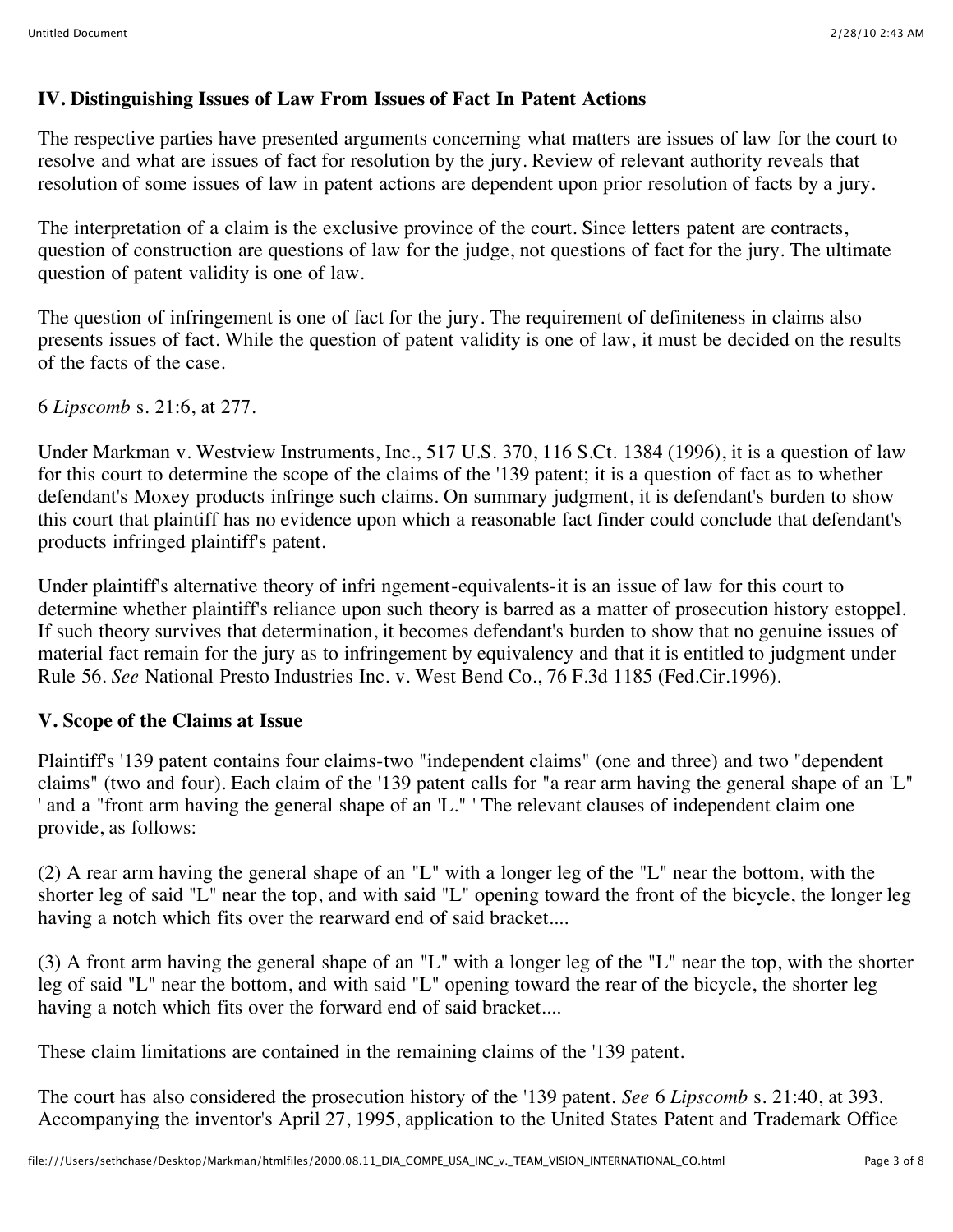was an "Information Disclosure Statement," which provided, as follows:

[T]he present invention provides a simple, lightweight, and inexpensive bicycle suspension system which cushions a rider from the shocks transmitted to the rider when the rear wheel hits a bump. It accomplishes this as stated on pages 2 and 3 of the application by providing a cushioning spring in a bicycle seatpost interposed between two "L" shaped arms with a system of pivot pins which allow the upper parts of the seatpost and bicycle seat to react to such bumps by moving in a combined downward and rearward arc.

The patent examiner reviewing that application issued a "Notice of Allowability" and attached an "Examiner's Statement of Reasons for Allowance" on October 13, 1995, which provided, as follows:

[The] claims are allowable over the prior art of record because the prior art fails to show or suggest, either singly of in combination, a suspension system for a bicycle seat as set forth in the claim, including front and rear "L" shaped arms that are pivoted between the seat and the post, and which are oppositely inverted relative to one another, with a resilient means extending between the arms for providing a cushioning suspension to the seat.

In construing the claims, this court applies the same rules it would apply to the construction of terms in a contract. 6 Lipscomb s. 21:40, 393. Such construction should be literal, grammatical, and in accordance with the common usage of language. *Id.* The court considers the evidence submitted, the patent subject matter as a whole, and the state of the prior art at the time the invention was made. *Id.*

As used in the '139 claims to describe the fore and aft arms of the device, the recurring phrase "general shape of an 'L" ' contains within it the word "general," which is a word which invites a degree of imprecision, thus broadening plaintiff's claim. *See Hybritech, Inc. v. Abbot Labs,* 949 F.2d 1446, 1455 (Fed.Cir.1988). Significantly, there are no dimensions attached to the shape of the fore and aft arms in the above-referenced claims.

Accordingly, restrictive words in claims must be given their true meaning even though a worthy invention may sometimes be rendered valueless thereby. But words which are ordinarily restrictive in their meaning may be used as words of description which were not intended to tie the patent by inelastic bands, so when descriptive words are of necessity somewhat general, the court should accord them a reasonable, rational resilency [ *sic* ].

6 *Lipscomb* s. 21:1, at 262-63. Further, a patentee's own definition of terms and appraisal of the nature of his invention generally govern and are given great weight. As Lipscomb concludes, the "patentee is his own grammarian and lexicographer. He is allowed much latitude in terminology, and his language will be given the meaning intended if it can be ascertained from the context." 6 *Lipscomb* s. 21:4, at 273. However, a court must "follow the patentee's own interpretation made in and accepted by the Patent Office." *Id.*

Reading the '139 claims both broadly and liberally "in a manner intended to uphold and not destroy the rights of the inventor," 6 *Lipscomb* s. 21:40, at 394, and reading the claims within the four corners of the patent issued, and having considered the expert report submitted by the inventor insofar as it does not depart from the plain, contextual meaning of his submission to the Patent Office, the phrase "having the general shape of an 'L" ' means not just arms in the shape of an "L," but, through use of the term "general shape," is broad enough to encompass nonlinear elements composed of arms coming together other than straight on. *See* McFarland Report, Plaintiff's Ex. 2. Clearly, the intent of the patentee was to describe a rigid, other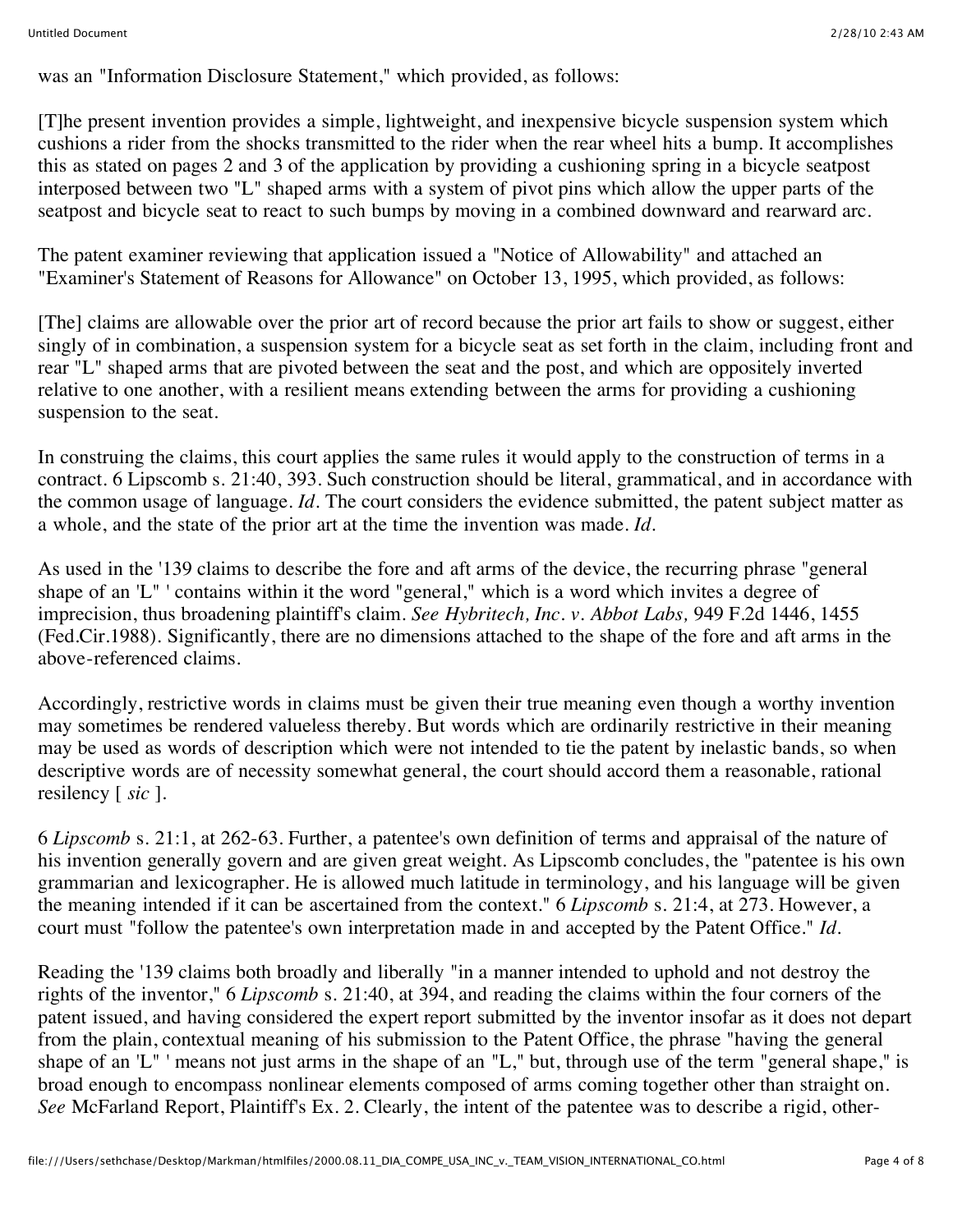than-straight structure, which was the linchpin to the invention, inasmuch as it created a space, which the inventor describes as "bowed," in which to place the elastomer, which is critical to the "cushioning" function of the invention. Arms in an "I" configuration would be beyond the scope of literal infringement of the '139 patent. Examples of structures that could be covered by this claim include "L" shapes, chevrons, crescents, ovals, and semicircles.

# **VI. Literal Infringement of the Claims**

A claim is literally infringed when the accused device literally embodies each limitation of the claim. Pall Corp. v. Micron Separations, Inc., 66 F.3d 1211, 1217 (Fed.Cir.1995), *cert. denied,* 520 U.S. 115 (1997). Review of the Rule 30(b)(6) deposition of defendant reveals defendant has conceded that beyond the shape of the arm, there is no difference between the '139 patent and its Moxey products.

TABULAR OR GRAPHIC MATERIAL SET AT THIS POINT IS NOT DISPLAYABLE PHOTO Defendant contends that its fore and aft members are generally in the shape of a "C," not an "L," and that judgment should be rendered in its favor because a reasonable juror could not find that such component literally infringes plaintiff's claim. Defendant has submitted evidence that, if taken as true, would support such factual issue being submitted to a jury.

On the other hand, plaintiff contends that the '139 patent is infringed because defendant's Moxey seatpost reads on each and every element of the claims set forth in the '139 patent. Plaintiff has presented evidence, including expert testimony, that, if taken as true, would support its contention of infringement being submitted to a jury as an issue of fact.

As discussed above, where there exists a genuine issue of material *fact* (even in a patent action), such issue must be resolved by a jury. *Markman, supra.* Infringement occurs where the heart of an invention has been misappropriated. Weidman Metal Masters Co. v. Glass Master Corp., 623 F.2d 1024 (5<sup>th</sup> Cir.1980). This is precisely plaintiff's contention-that defendant has admitted no difference between its Moxey products and plaintiff's '139 patent, with the exception of shape of the fore and aft arms. Plaintiff argues that whether the arms look more like a "C" or "L" is not what is at issue. Rather, it argues, it is the bowing of the arms to allow the placement and compression of the shock-absorbing elastomer that has been usurped and thinly veiled. Defendant strongly disagrees.

Finding the existence of a genuine issue of material fact, the undersigned will recommend to the district court that defendant's Motion for Summary Judgment be denied on the issue of literal infringement of the claims as construed under *Markman.*

# **VII. Infringement Under the Doctrine of Equivalents**

In Graver Tank & Mfg. Co. v. Linde Air Products Co., 339 U.S. 605 (1950), the Supreme Court held, as follows:

Outright and forthright duplication is a dull and very rare type of infringement. To prohibit no other would place the inventor at the mercy of verbalism and would be subordinating substance to form.... The doctrine of equivalents evolved in response to this experience. The essence of the doctrine is that one may not practice a fraud on a patent.... "To temper unsparing logic and prevent an infringer from stealing the benefit of an invention" a patentee may invoke this doctrine to proceed against the producer of a device "if it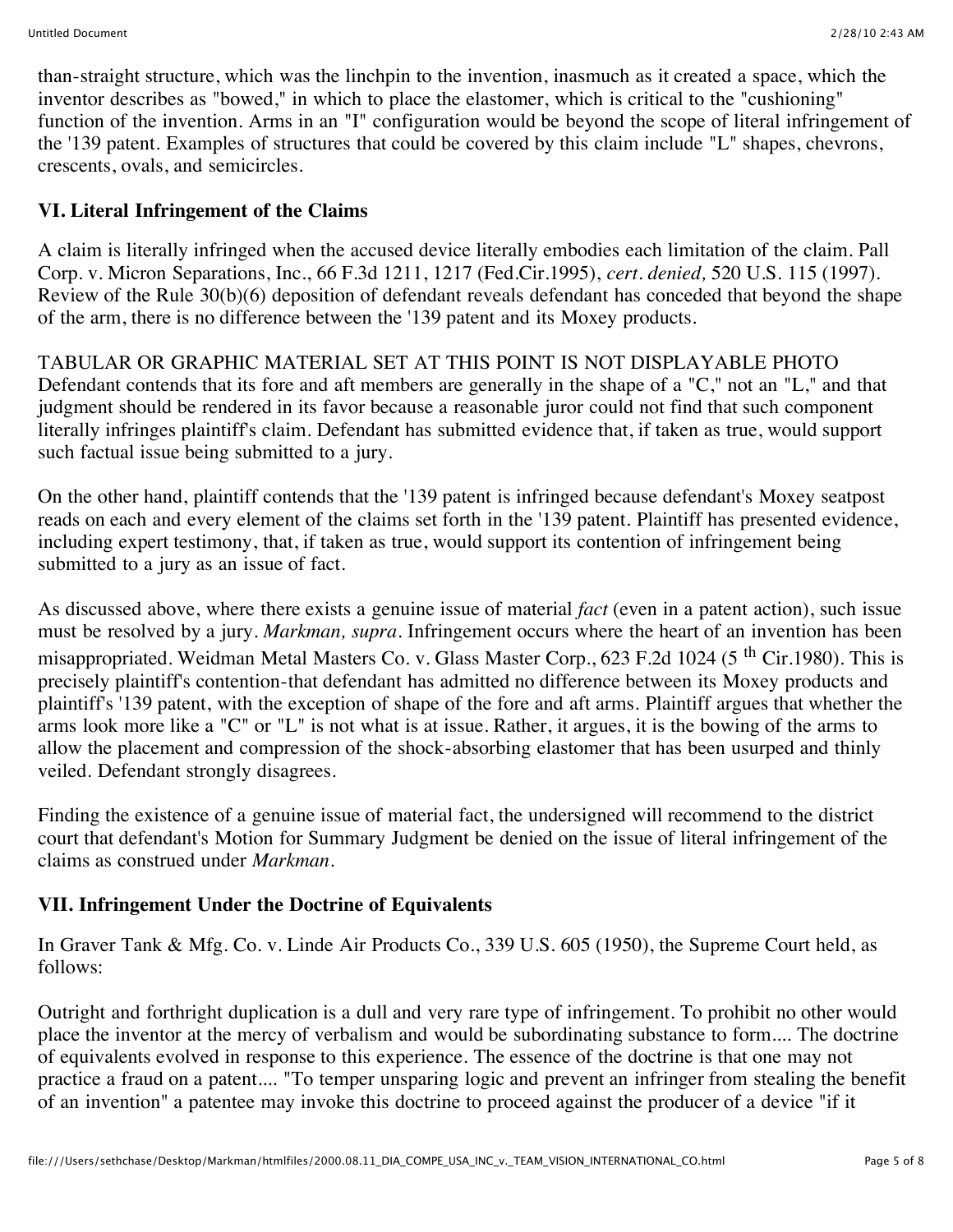performs substantially the same function in substantially the same way to obtain the same result."

Through reverse engineering and making subtle changes to an invention, an alleged infringer may skirt literal infringement while taking the essence of the inventive process.

Where literal infringement does not lay, the patentee may attempt to enforce his patent rights through a case of action sounding in equivalents. The essential elements of such a claim are, as follows:

(1) the accused device performs substantially the same function as the patented device;

(2) the accused device performs in substantially the same way as the patented device; and

(3) the accused device performs to obtain the same result as the patented device.

Plaintiff has presented a *prima facie* case by presenting evidence upon which a jury could find in its favor on each of the essential elements. *See* Expert Report of F. Treavis Taylor, Jr. P.E.; Declaration of Ryan McFarland. Counter-opposed is defendant's evidence concerning the shape of the arms of the accused device, creating a genuine issue of material fact as to the second element.

Defendant contends that plaintiff should not be allowed to go forward on its doctrine-of-equivalents claim based on prosecution history estoppel. Defendant argues that such estoppel does not only result from actual amendment to claims made during the application process, but can also arise from arguments made and not made by the applicant during the process.

The court finds that the more precise statement of what constitutes prosecution history estoppel is found in the Supreme Court's recent decision in *Warner-Jenkinson Co. v. Hilton Davis Chemical,* 520 U.S. 15, 31-33 (1997), which provides, in relevant part, as follows:

Our prior cases have consistently applied prosecution history estoppel only where claims have been amended for a limited set of reasons, and we see no substantial cause for requiring a more rigid rule invoking estoppel regardless of the reasons for a change.

The prosecution history of the '139 patent is found as exhibit 7 to plaintiff's responsive brief. There is no indication that the patentee, in any way, surrendered or disclaimed anything in prosecuting his '139 patent. The routine request for comments which accompanied the "Notice of Allowance" required no action by the patentee. Prosecution history estoppel has no application in this particular matter to plaintiff's alternative claim under the doctrine of equivalents.

# **VIII. Equitable Estoppel**

Defendant next argues that plaintiff should be estopped from attempting to enforce its patent rights under either literal infringement or the doctrine of equivalents based on equitable estoppel. In doing so, defendant contends that after an alleged series of patent-infringement accusations within the trade by the inventor, letters were exchanged between counsel for the respective parties setting forth their positions on the matter, and nothing more was heard until nearly 30 months later when plaintiff filed this action. Defendant contends that because it heard nothing after the exchange of letters, it continued to develop and market its Moxey products at substantial costs and with comparatively limited resources and that plaintiff should now be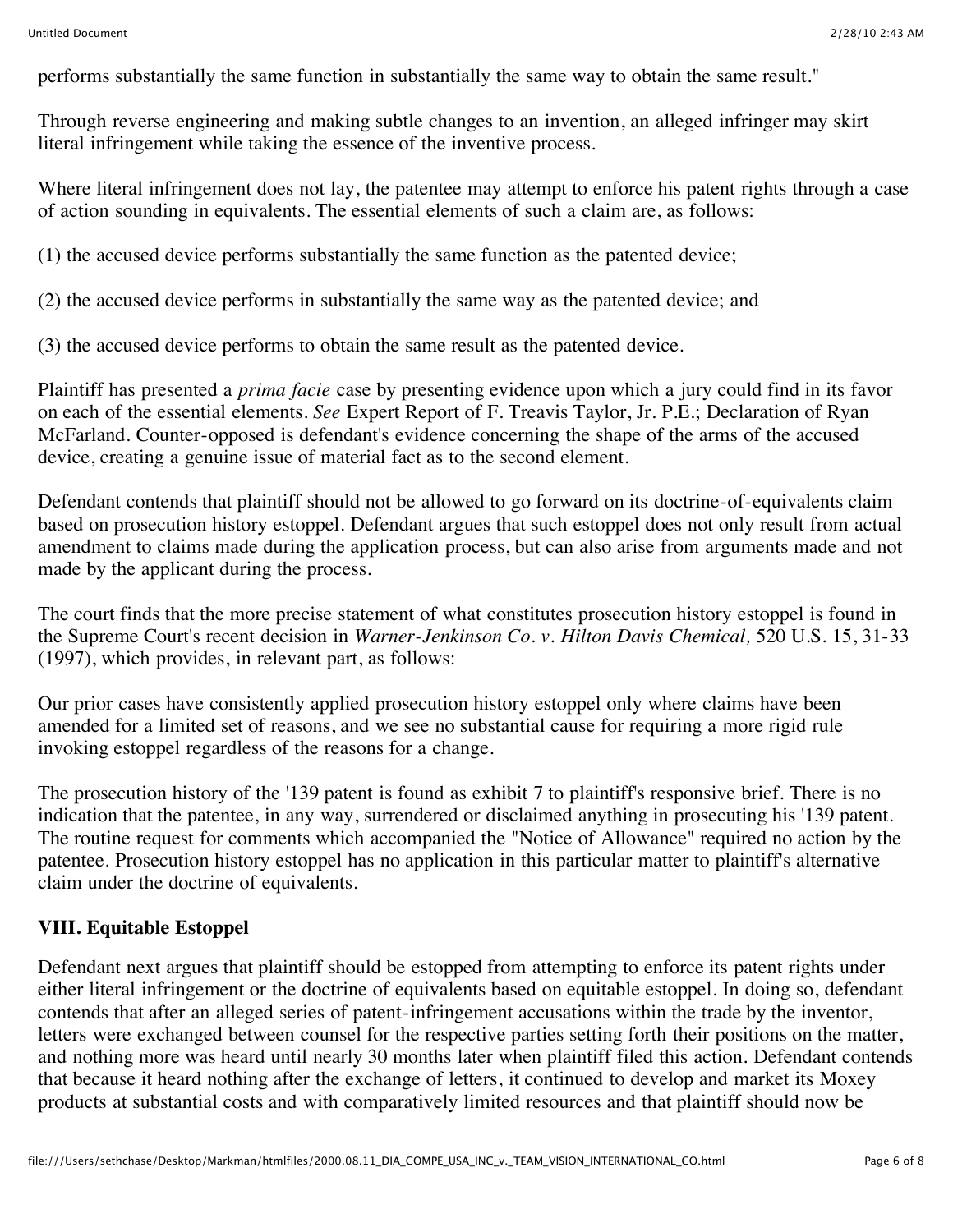estopped from asserting such claims.

Equitable estoppel is a common law affirmative defense. To invoke the doctrine of equitable estoppel, the party seeking the equitable relief must prove the following elements:

(1) The conduct to be estopped must amount to false representation or concealment of material fact or at least which is reasonably calculated to convey the impression that the facts are other than and inconsistent with those which the party afterwards attempted to assert;

(2) Intention or expectation on the party being estopped that such conduct shall be acted upon by the other party or conduct which at least is calculated to induce a reasonably prudent person to believe such conduct was intended or expected to be relied and acted upon[;]

(3) Knowledge, actual or constructive, of the real facts by the party being estopped;

(4) Lack of knowledge of the truth as to the facts in question by the party claiming estoppel;

(5) Reliance on the part of the party claiming estoppel upon the conduct of the party being sought to be estopped; [and]

(6) Action based thereon of such a character as to change his position prejudicially.

State Farm Mut. Auto. Ins. Co. v. Atlantic Indemnity Co., 122 N.C.App. 67, 75 (1996) (citations omitted). Equitable estoppel is not available to a party who "was put on inquiry as to the truth and had available the means for ascertaining it." Hawkins v. Finance Corp., 238 N.C. 174, 179 (1953). In the context of a patent dispute, the essential elements of a defense of equitable estoppel are best defined in the following terms:

(1) the plaintiff, by and through misleading conduct, led the defendant to reasonably believe that the plaintiff did not intend to enforce its patent;

(2) the defendant relied upon that conduct; and

(3) the defendant will be materially prejudiced if the plaintiff is entitled to enforce its patent rights.

The court has reviewed closely the "cease-and-desist" letter sent to the inventor by counsel for defendant and the responsive letter sent by counsel for the inventor. In the first letter, counsel for defendant threatens the inventor with legal action if he does not cease and desist in claiming and communicating to others in the industry that the Moxey products infringe his patent. That letter invites the inventor to describe how he believes the Moxey products infringe his patent.

In response, counsel for the inventor denies any defamation of defendant by the inventor and, at length, describes in detail how the inventor and his counsel believe Moxey products violate the inventor's patent. That letter goes on to cite supportive case law and ends by inviting defendant to seek licensure of its products under the '139 patent to avoid costly litigation. It is undisputed in this matter that *plaintiff's* letter was the last correspondence in this matter prior to the commencement of this civil action.

The court can fathom no further action that was required of plaintiff after plainly stating that Moxey